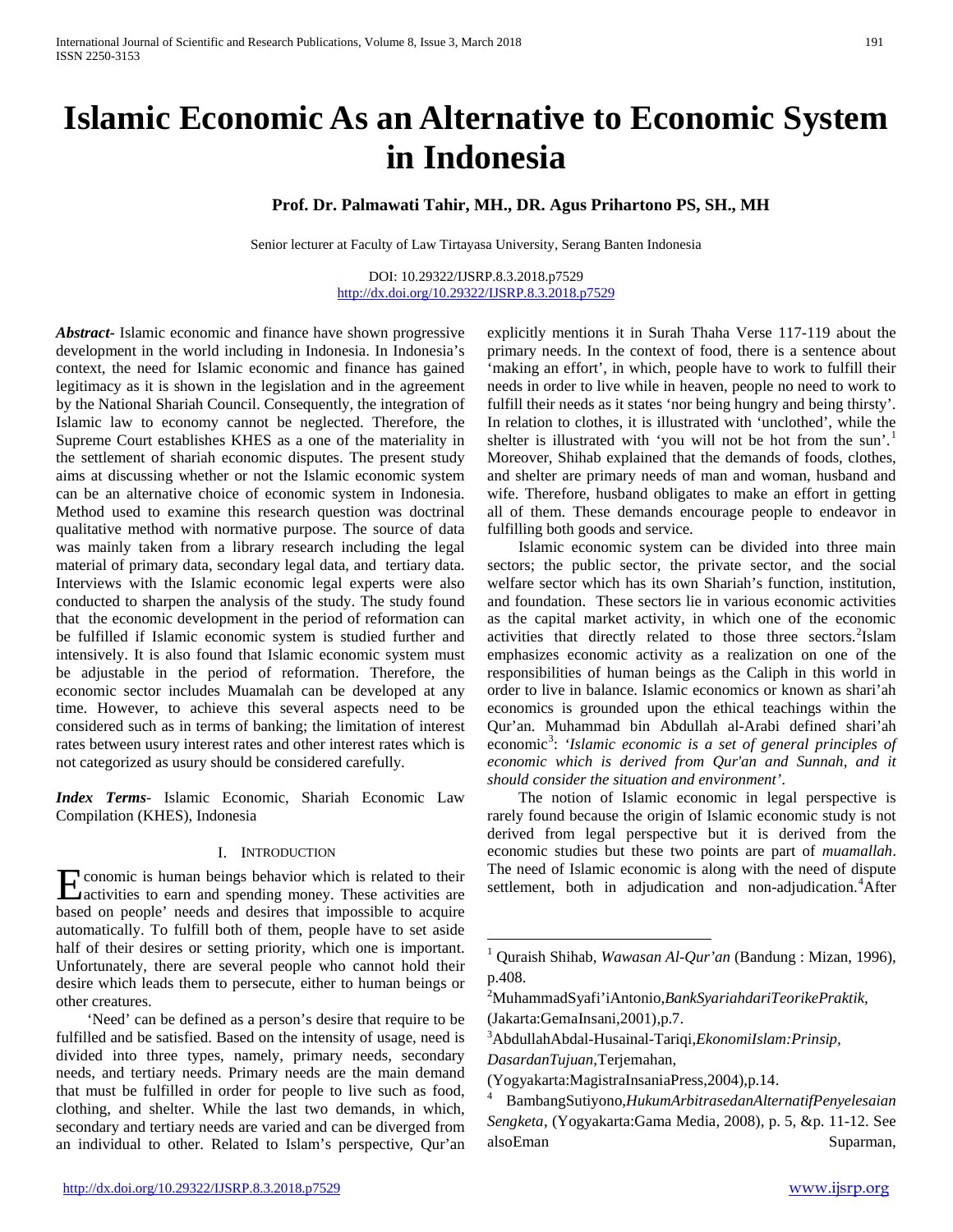enacted Law no. 3 of 2006 regarding amendments to the Law no. 7 of 1989 regarding Religious Judicature; Religious Judicature obtained an expansion authority in solving an economic shariah dispute. The expansion of this authority then get legitimacy in the provisions of shariah economic in which obtain the legal standard of law no. 21 of 2008 regarding shariah banking.

Based on the above background, the study has three objectives. The first is to address Islamic economic system. The second is to discuss to what extent the importance of Islamic economic system can be as an alternative economic system. The third is to highlight the implication of Islamic economic in Compilation of Shariah Economic Law (KHES).

#### II. RESEARCH METHOD

 The method of this study was doctrinal qualitative with normative purpose<sup>[5](#page-0-4)</sup>. The qualitative study explored deeply and comprehensively the issue(s)-related the present study. Therefore, the result of this study was more valid. The objects of this study were primary data, secondary legal data, and tertiary law material. To obtain these data, library research was conducted. It is a method of obtaining data (e.g. legal materials) by searching, recording or writing, inventorying, reviewing books, literature, legislation, result of previous studies, and documentation related to the present research issue(s), and interviewing people about the present research issue(s)-related such as the expert(s) of Islamic economic legal and the practitioner(s) who interest and is currently developing the theory of Islamic economic.

#### III. THEORITICAL BACKGROUND

 Islamic economic system is established as the middle ground between the system of Capitalism and Communism. The major principle of Islamic economic system is to provide the human rightsrelated to the balance of the wealth sharing. Islam grants an individual's rights on how he treats his wealth. On the other hand, Islam regulates an individual regarding his rights and action to his wealth by morals intrinsically and law extrinsically, with the aim that the wealth is not hoarded but it circles to one individual to other until they obtained their wealth legitimately and properly.

#### <span id="page-1-0"></span>*1) Islamic economic*

<span id="page-1-4"></span><span id="page-1-3"></span> $\overline{a}$ 

<span id="page-1-6"></span><span id="page-1-2"></span><span id="page-1-1"></span> Islamic economic system assumes that the bond of societyinterest between both parties is intimately associated. Both parties are required to build harmony and not competition nor conflict. Related to this concept, in this research, Islamic economic system is viewed as an alternative choice to replace the role of capitalism and communism economic system which had failed in prospering the society. Islamic economic system should

*ArbitrasedanDilemaPenegakanKeadilan*,(Jakarta:FikahatiAnesk a,2012),p.7.

<span id="page-1-5"></span><sup>5</sup> Soerjono Soekanto & Sri Mamudji, *Penelitian Hukum Normatif Suatu Tinjauan Singkat*, (Jakarta: Rajawali, 1990), p. 15.

be the only option of Muslims that can be used as a guide to counting on, to act, and to stand forth in order to build the Muslims' economy.

 According to Halide, Islamic economic is a set of economic principles that are derived from Qur'an and As-Sunnah which related to the economic matter.<sup>[6](#page-1-0)</sup> Meanwhile, Al-Arabi defined Islamic economic as a set of economic principles which is derived from Al-Qur'an and As-Sunnah and they become a fundamental of the economic development which adjustable with the change of age and environment.<sup>[7](#page-1-1)</sup>

 These two definitions imply that Islamic economic system is the fulfillment of human beings' needs system to achieve prosperity which is based on Islamic teachings within Qur'an and As-sunnah and it is developed by human' thought. Furthermore, the definitions above emphasize ontwo ideas of Islamic economic as follow: First: it refers to 'a set of economic principles which is derived fromAl-Qur'an and As-sunnah andrelated to economic matters.'Second: it refers to 'an economic which is based on Al-Quran and As-Sunnah that must be adjustable to the change of age and environment'.

 The second point related to the way of the experts in an Islamic country to reconcile or solving economic issues by implementing the principles from Al-Qur'an and As-sunnah. It is also related to the principles which can be adjusted to the change of age and environment.<sup>[8](#page-1-2)</sup> Meanwhile, the first idea implies that the principles that are derived from Al-Quran and As-sunnah are fixed, or the experts called it "Mazhab Islamic economic".Moreover, Prawiranegara<sup>[9](#page-1-3)</sup>defined Islamic economic system is an economic system in which the economic principles are affected and restricted by Islamic teachings.  $^{10}$ It is derived from the Al-quran and the hadiths and is developed by the human thought that qualifies for ijtihad. Therefore, it can be applied in society. Based on the concepts above, Islamic economic system must be built through a set of values and morals that enable to develop an economic activity organizational based on the specific aspects, include: the philosophy of Islamic economic, the value of Islamic economic principles, and the value of Islamic economic instrumental $11$ . Islamic economic is characterized by triangulation concept, God-Man-Nature. This concept

*ZakatdanWakaf*,(Jakarta, UI Press, 1988).p.3, First Published.

<sup>7</sup> Gemala Dewi,SH.LLM; Aspek-Aspek Hukum Dalam Perbankan PerasuransianSyari'ahdiIndonesia. (Jakarta,PrenadaMedia,2004),Second Published, p.33.

8 Prof.HA.Djazuli,MA,*FiqhiSyari'ah,Implementasi, KemaslahatanUmatdalamRambu-RambuSyari'ah*;(Jakarta, PrenadaMedia2003),pp.411-412.

<sup>9</sup>Syafruddin Prawiranegara, *Sistem Ekonomi Islam*(Jakarta : Publicita, t.t.), pp. 10-15.<br><sup>10</sup>Muhammad

DaudAli,*SistemEkonomiIslam,ZakatdanWakaf*.

(Jakarta:UniversitasIndonesiaPress. 1988).p.20 11A.M.Saefudin,et.al.*SolusiIslamAtasProblematikaUm at(Ekonomi,PendidikandanDakwah*). (Jakarta:GemaInsaniPress, 1998).p.34

 $\overline{6}$ Moh.DaudAli,*SistemEkonomiIslam*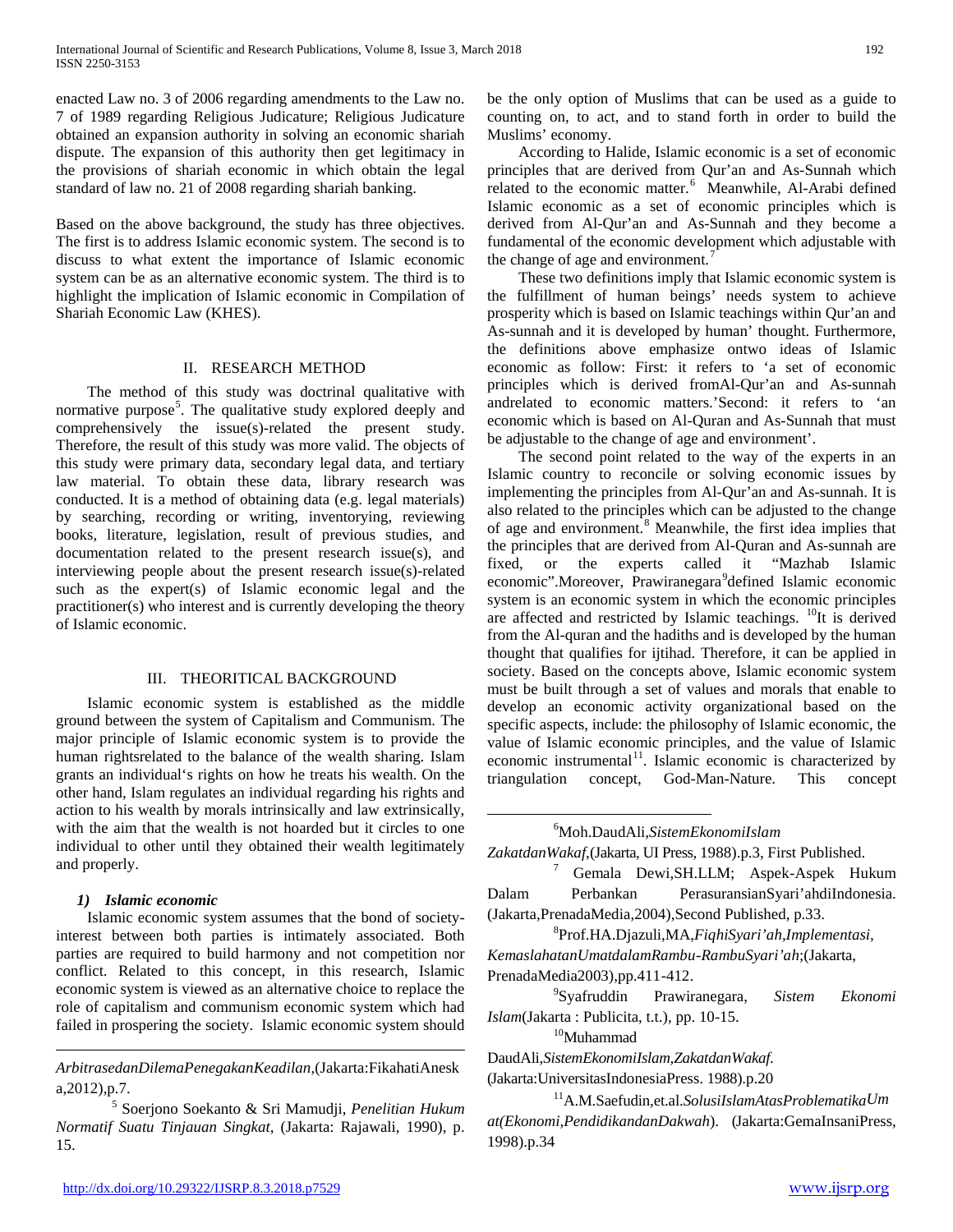distinguishes it from other concepts such as Capitalism and Marxism.

 Generally speaking, the post-independence's economic system strategyin Indonesiatends to use the model or system of neo-Keynesian economics $12$ . It emphasizes the importance of the economic growth by "strong impulse" and is planned through the market mechanism (liberal). Due to the factor of "external impulse", Indonesia has the highest debt in the world. The capitalistic policy causes Indonesia become a victim of the capitalist international system $13$ . Related to the concept, the fundamental values of Islamic economic may result to the antagonistic-relationship. It is related to the Islam which emphasizes the value of wealth or other economic resources' ownership, mainly those that affected the life of the people, the value of justice, and the value of equilibrium which is implemented on the product of Islamic economic, namely, social security through the concept of Zakat, profit-sharing system (non-riba'), Al-musyarakah (cooperation), and hisbah.

#### **2) Tithe (Zakat)**

 Zakat (tithe) is an obligatory form of giving based on shariah. Zakat must be paid by every Muslim, man or woman, who reached a nisab (the required amount of wealth)<sup>14</sup>. Nisab is the minimum amount of wealth or property that must be owned by Muslim before being obliged to Zakat. Zakat plays an essential role in the allocation of property and wealth and has an effect on an individual's consumption behavior. According to Saefudin<sup>15</sup>, in the context of society-economy, Zakat can create peace and security in society and avoid the gap of society level class because of unequal income differences. In addition, the implementation of Zakat by the government can aid the growth of economic stability, in which, an increase of productivity followed by equitable distribution income as well as the increase of vocation for the citizen. Todaro (1995) stated that Zakat is a form of social security which is earned proportionally (through nisbah Zakat mechanism) from the upper-classes' income through the policy of progressive taxation wealth and income.

# *3) Musharakah*

 *Musharakah* is a joint agreement in which both parties (partners) or more (capital owners) agree to defray a business, sharing the profit based on the agreement both parties. Furthermore, both parties can have the different amount of investment because the party investing the capital shares equally

12 Saidi,Zaidi.*SoehartoMenjaringMatahari*.(Bandung-

<span id="page-2-0"></span>Jakarta:Mizanbekerjasama denganPIRAC, 1998).p.74 13Mubyarta.1999."*EkonomiIndonesiaKorbanKapitalis me*".inBulletinPIMNAS XII.Edisi2/26Februari.Jakarta:pp.2-3<br><sup>14</sup>A.M.Al-

<span id="page-2-1"></span>'Assal,andFathiAhmadA.K.*SistemEkonomiIslam,Prinsip-Prinsipdan Tujuan-Tujuannya.*Translated

byAbuAhmadiandAnshoriUmarSitanggalin*An-Nidzaamul IqtishaadiFilIslamMabaadi*-

<span id="page-2-3"></span>UhuWahdaafuhu(N.Y).(Surabaya:BinaIlmu, 1980).pp.110

<span id="page-2-2"></span>15A.M.Saefudin,et.al.*SolusiIslamAtasProblematikaUm at(Ekonomi,PendidikandanDakwah*). (Jakarta:GemaInsaniPress, 1998).p.46

in both the profit and loss . There are two kinds of Musharakah in Islamic Fiqh; *AmlakSyirkah*and *UqudSyirkah*. *Musharakah Uqud* is divided into five kinds of agreement: 1) *'InanSyirkah*, 2) *MudlarabahSyirkah*, 3) *WujuhSyirkah*, 4) *AbdanSyirkah*, 5) *MufawadahSyirkah*.

# *4) Hisbah*

 Hisbah is an intervention form by government or state in the functionalization of Islamic economic, as the government is the owner of the products and its benefits, a producer, a distributor, as well as the economic supervisory agency. According to Saefudin<sup>16</sup>, Hisbah is a state institution which has existed in the age of Prophet Muhammad SAW. It has a role as an economic market auditor in which guarantee the absence of rape and violations of moral rule in the monopoly market, the protection of consumer's rights, security and economic health life. This institution is independent from judicial authority and executive authority. The role of government or state here is needed for the instrumentation and functionalization of Islamic economic values in legal aspect, in planning and supervisory in the allocation of resources and funds, the even distribution of income and wealth as well as an economic growth and stability.

# IV. RESULTS AND DISCUSSION

# *1) Islamic Economic System*

 The growth of Islamic economic in Indonesia nowadays has become an interesting and exciting phenomenon for Indonesian whose majoritiesof religion are Islam. The practical of Conventional economic activity such as the capital market activities which is characterized by its venture seems to become a psychological barrier for Muslims to actively engage in investing, at least, in the capital market or shariah capital market. Mutual fundis one of the capitals market's products. It is an agreement that pools money from many investors and usually managed by the fund manager. Itis a unit of investment whichis set up for specific objectives. Onthe Article 1 number 27 regarding Law on Investment "a collective investment scheme pooled by a Fund Manager from investors to be managed."

 The concept of buying in a mutual fund and saving are mostly similar. The difference between both of themis the passbook cannot be traded while mutual funds can be traded. There are two kinds of mutual fund, namely, open-end fund and close-end fund. A collective investment scheme that can re-trade the shares to the Fund Manager is called open-end fund. Meanwhile, close-end fund is a mutual fund that can be traded to other investors through a secondary exchange market.Thesevarieties of investment products lead to the comprehensive capital exchange market as a means of investment. Investors have a variety of investment product choices based on their investment's goal. Furthermore, for those who need funds(issuer), they can sell a variety of investment

 <sup>16</sup>A.M.Saefudin,et.al.*SolusiIslamAtasProblematikaUm at(Ekonomi,PendidikandanDakwah*). (Jakarta:GemaInsaniPress, 1998).p.56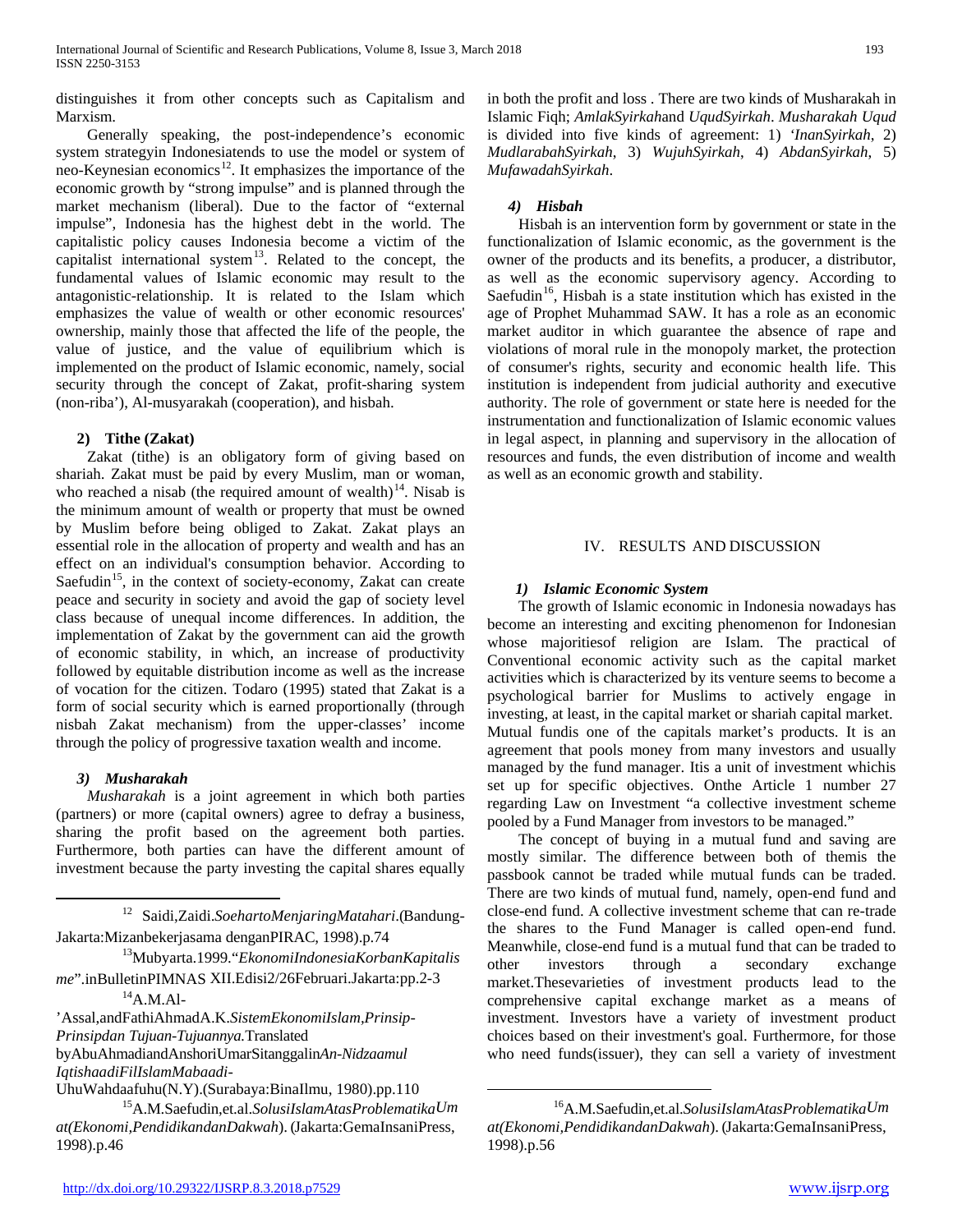product to the investor. Besides funds, an issuer can also sell the bond, or combining between share and bond, or bond with other options.[17T](#page-2-3)he trading of mutual fund can be done in the Shariah capital exchange market or conventional capital exchange market. If the trading is done in shariah capital exchange market, then an agreement as a legal instrument which is used in the trading must be based on the principles of Islamic law.

 The development of Shariah capital market in Indonesia shows several advancements such as the issuance of six Fatwa(s) (instruction/guidance) which are published by National Shariah Council of Ulama Indonesia (DSN-MUI) during 200th until 2004th. The six Fatwa(s) are :

1. No.05/DSN-MUI/IV/2000 regarding share trading;

 2. No.20/DSN-MUI/IX/2000 regarding guidelines for the implementation of shariah mutual fund investment;

 3. No.32/DSN-MUI/IX/2002 regarding shariah bonds (Sukuk);

 4. No.33/DSN-MUI/IX/2002 regarding Shariah bonds Mudharabah (Sukuk Mudharabah);

 5. No.40/DSN-MUI/IX/2003 regarding capital market and the

general guideline of the implementation of shariah principle in the capital exchange market

 6. No.41/DSN-MUI/III/2004 regarding Ijarah Shariah bonds

(Sukuk Ijarah)

 These fatwa(s) regulate the Shariah principles in the capital market which include: the shares are considerably satisfied the Shariah principles if it has obtained a decree of Shariah compatibility in written-form by DSN-MUI. There are several steps that must be done to obtain the shariah decree of DSN-MUI; first, the issuer-candidate must present the structure of profit sharing between investors, the transaction structure, the form of agreement such as the trust agreement and others. As a follow up of the fatwa(s) DSN-MUI, BAPEPAM-LK through the decree of the chairman of BAPEPAM-LK Number Kep-131/BL/2006 dated November, 23rd 2006 issued a regulation of No.IX.A.14 regarding the agreements which are used in the issuance of Shariah shares in the capital market and decree of the chairman BAPEPAM No.Kep 130/BL/2006 dated November, 23rd 2006 issued the regulation No.IX.IX.A.13 regarding the issuance of Shariah shares.

 The development of Shariah capital market in Indonesia is generally characterized by several indicators. One of them is the considerable amount of Shariah capital market players who issuing shariah shares besides the shares in Jakarta Islamic Index (JII). Moreover, the development of the transaction of Shariah shares in Jakarta Stock Exchange (BEJ) can be illustrated based on the attachment of Jakarta Stock Exchange Announcement No.Peng499/BEJDAG/U/12-2004 dated December 28th, 2004 regarding the list of sharesowner's names that recorded in the

<span id="page-3-4"></span><span id="page-3-0"></span>

| $17$ Wahana                                      | Investasidan | Alternatif |            |
|--------------------------------------------------|--------------|------------|------------|
| Pembiayaan                                       | Perusahaan,  |            |            |
| http://pasarmodal.blog.gunadarma.ac.id,retrieved |              |            | onJanuary, |

<span id="page-3-3"></span><span id="page-3-2"></span><span id="page-3-1"></span>31<sup>st</sup>2018

Jakarta Islamic Index (henceforth, JII) from January 3rd, 2005 to June 2005 as follows: Astra Agro Lestari, Adhi Karya (persero), Aneka Tambang (Persero), Bakrie & Brothers, Barito Pacific Timber, Bumi Resources, Ciputra Developmen, Energi Mega Persada, Gajah Tunggal, International Nickel Ind, Indofood Sukses Makmur, Indah Kiat Pulp & Paper, Indocement Tunggal Prakasa, Indosat, Kawasan Industri Jababeka, Kalbe Farma, Limas Stokhomindo, London Sumatera, Medco Energi International, Multipolar Perusahaan Gas Negara (Persero), Tambang Batu Bara Bukit Asam, Semen Cibinong, Semen Gresik (Persero), Timah, Pabrik Kertas Tjiwi Kimia, Telekomunikasi Indonesia, Tempo Scan Pacific, United Tractors, Unilever Indonesia<sup>[18](#page-3-0)</sup>.The activity of Shariah stocks as listed in JII has increased quite well. It was identified by the increment of shares about 37,90% , from 118,952 points at the end of 2003 to 164,029 points at the end of 2004. So does the increment of capitalization value of Shariah' shares that listed in JII around 48,42%, starting from Rp.177,78 Trillion at the end of December 2013 to Rp.263,86 at the end of December 2004.<sup>[19](#page-3-1)</sup>

 In the context of shariah bonds (Sukuk) recently, the development of shariah bonds is obviously shown by the increasing numbers of initial public offering of Shariah bonds in Ijarah contract. The other sign that shows the development of Shariah bonds in recent years is characterized by the increase of the shariah bonds issuance in the Indonesia stock market. It illustrated by the achievement of the shariah bonds issuance at the end of 2004 Rp.1424 trillion comparing to the shariah bonds issuance around Rp.740 billion at the end of 2003. It implies that there is a significant improvement of shariah bonds issuance around 92,43%, however, the percentage of shariah bond issuance is only 1,72% in the amount of the bonds issuance in the Indonesia stock market which achieved Rp.83.005,349 trillion in 2004.Such as, there are only six issuers whose offering Shariah bonds in The Indonesia Capital Market since up to end of 2003 with a number of emission Rp. 740 billion, whereas in 2004, the number of issuersincreased from six to seven issuers that have received an effective statement from Bapepam. Thus, from the earlier to end of 2004, there are thirteen issuers whose offering Shariah bonds comparing in 2003 that only consist of six issuers or the increment is around  $116,67\%$ .<sup>[20](#page-3-2)</sup>

 The other sign that shows the development of Shariah bonds in recent years is characterized by the increase of the shariah bonds issuance in the Indonesia stock market. The shariah bonds issuance achieved Rp.740 billion at the end of 2003 while at the end of 2004, it achieved Rp1.424 trillion. It implies that there is a significant improvement of shariah bonds issuance around 92,43%, however, the percentage of shariah bond issuance is only 1,72% in the amount of the bonds issuance in the Indonesia stock market which achieved Rp.83.005,349 trillion in 2004.<sup>[21](#page-3-3)</sup>

 In the midst of the increasing number of investment products under the name of Shariah, it should be noted that the lack of legal regulation that covers every Shariah transaction activities in the stock market implies that the protection toward

| $18$ <i>Ibid.</i>    |
|----------------------|
| $19$ Ibid.           |
| $^{20}$ <i>Ibid.</i> |
| $^{21}$ <i>Ibid.</i> |
|                      |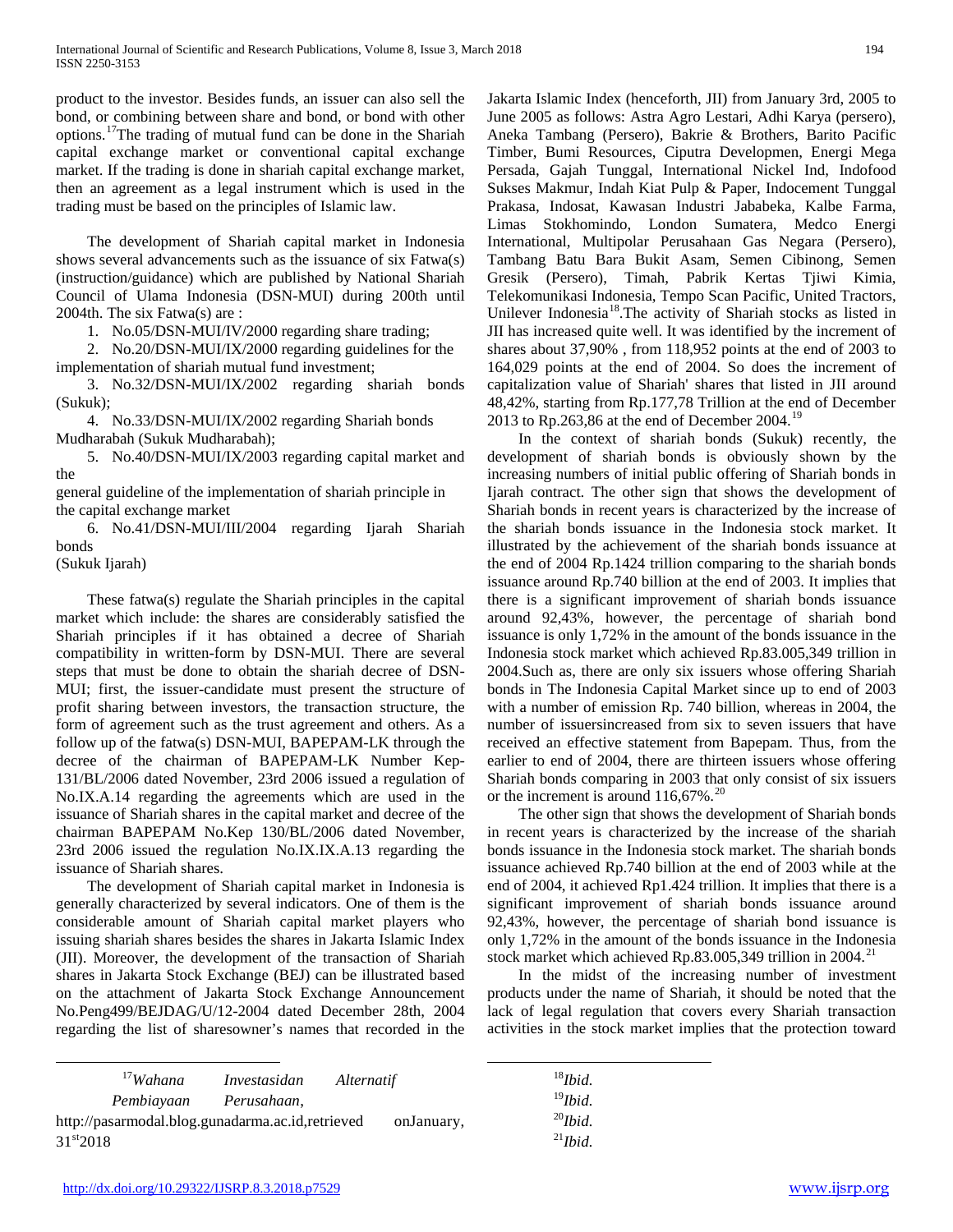investors or customers inthe Shariah stock market contextremains unclear.

#### **2) The Importance of Islamic Economic**

 To elaborate the importance of Islamic Economic in Indonesia economic system, the history of Islamic economic from Islamic figures' thought should be shown firstly. Along the Islamic history, the Islamic thinkers, as well as the political leaders, have developed their ideas in the economic field. Their contributions to the economic field allow them to be regarded as the founder of the origins Islamic economic, unfortunately, they are not notably well-known. It is caused by Islam is viewed as an Ardhi religion, and Muslims did not do colonization and imperialization to the area which is controlled. The great thinkers of Islamic who contribute in economic field are Abu Yusuf (W. th. 182 H), Yahya bin Adam (W. th. 303 H), al-Ghazali (W. tahun 505 H), Ibnu Rusyd (W. th. 595 H), al-'Izz bin 'Abd al-Salam (W. th. 660 H), al-Farabi (W. th. 339 H), Ibnu Taimiyyah (W. th. 728 H), al-Maqrizi (W. th. 845 H), Ibnu Khaldun (W. th. 808 H), dan many others. They have studied about the methodology of Islamic economic, in which western writers used their ideas as references in their work such as the Muqaddimah'sideas fromIbnu Khaldun.<sup>[22](#page-3-4)</sup>

 The development of Islamic economic will be characterized by three factors: a) First, the development of theological studies and discourse of renewal which introducing the Islamic values as a basis of work ethos and Islamic entrepreneurship ethos. b) Second, the development of a small business, a home business, and informal sector which become a fundamental basis of Muslim economic as well as the development of Muslims' industry in the modern large-scale sector. c) The third, the development and the achievement of the experiment in Islamic economic system, particularly in the Islamic finance. Such as the fastest-growing of shariah banking system in Indonesia, Malaysia, Sudan, England, Egypt, Turkey, etc. However, the legitimacy of Islamic economic system not only depends on the achievement of the system which is grounded by the teachings of Islam but also it depends on the achievement of its system in expanding the power of Islamic economic.

 The nature of Islamic economic is Rabbani and Insani. It is called Rabbani because it is loaded with divine guidance and values. Meanwhile, it is regarded as Insani if the implementation of economic system is intended for human prosperity. Faith is essential to Islamic economic because it directly affects the individual's perspective toward personality, attitude, preferences, attitude to people, resources and the environment.<sup>[23](#page-4-0)</sup>These values of faith turn out to be the binding rules, in which every human action must have the value of moral and worship. In verticalview, each individual must have a good moral character while in horizontal-view, it must have a benefit for human beings and the other creatures.Islamic economic emphasizes on human beings as the center of circulation of the economic benefits which is taken from available various resources. It is contrast to the naturalist

concept which set on resources as an essential factor or monetarist ideas which put on finance capital as an essential factor. $^{24}$  $^{24}$  $^{24}$ 

 Rahardjo stated that there are three possible interpretations related to the terminology of "Islamic economic". The first, economic emphasizes the values and the teachings of Islam. The second, Islamic economic system is related to the regulation that binding the economic activities in a particular way. The third is Islamic economic. This notion is interpreted as it is developed in Islamic organization (henceforth, OKI). OKI is the organization that contributed to the growth of Muslims' economic and at the same time, they also develop the theory of Islamic economic.

 In the study of finance, Islamic economic clearly distinguishes between money and capital. In the context of Islam, money is a flow concept while capital is a stock concept. Therefore, in economic perspective, the quicker money-go-round then the better economic is. Within in this frame, Islam suggested qadr and alms that enable the money turn-over fast in economic activity. Furthermore, money in the Islamic context is seen as a public good, owned by society while capital is a personal good. Hence, hoarding money implies reducing the amount of money in economic circulation. If it is presupposed as a blood, then the economic will lack of adequate blood or economic stagnation. Therefore, it is forbidden to hoard money.Meanwhile in the context of capital,the capital is seen as private assets. Therefore, capital is the object of Zakat. Logically, capital must be productive. For those who cannot do it, Islam recommended to do Musharakah or Mudharabah, that is profit-sharing business.

 Antonio explained several advantages in implementing Islamic economic as follow:

1. A Broad-based economic. Islamic economic is not intended for Muslims but it is intended for all people. Implementing Islamic economic encourage people to work hard in earning wealth and needs in certain ways by following the regulations that has been created.

 2. The justice and brotherhood of man; Islam aims to form a society in a 'solid-form'. Each individual is bounded by the brotherhood and affection as a family.In the Islamic context, justice can be referred to:

a. The social justice. Islam regards each mankind is equal in front of Allah.

b. the economic justice. The equality of human beings in society as well as the equality before the law which must be balanced with economic justice. Without economic justice, social justice will be pointless.

 3. The justice of income distribution:the income inequality and the natural resources which is contrary to the spirit and commitment of Islam on brotherhood man and socio-economic justice. The income gap should be overcome in Islamic way, such as abolish the monopoly with government's exception in the particular fields; ensuring parties' rights and chance to actively involved in economic process either in production, distribution, circulation, or consumption aspect; ensuring the fulfillment basic needs of each individual; implementing the trusteeship of *At* 

 <sup>22</sup>ZainulArifin,*MemahamiBankSyari'ah:Lingkup,Pelu* ang,TantangandanProspek, (Jakarta,Alvabet, 1999),p.7<br><sup>23</sup>Mustafa

<span id="page-4-1"></span><span id="page-4-0"></span>EdwinNasutionet.al.,*PengenalanEksklusifEkonomi Islam*, (Jakarta,Kencana,year 2006),p. 12-13.

 <sup>24</sup>*Ibid*.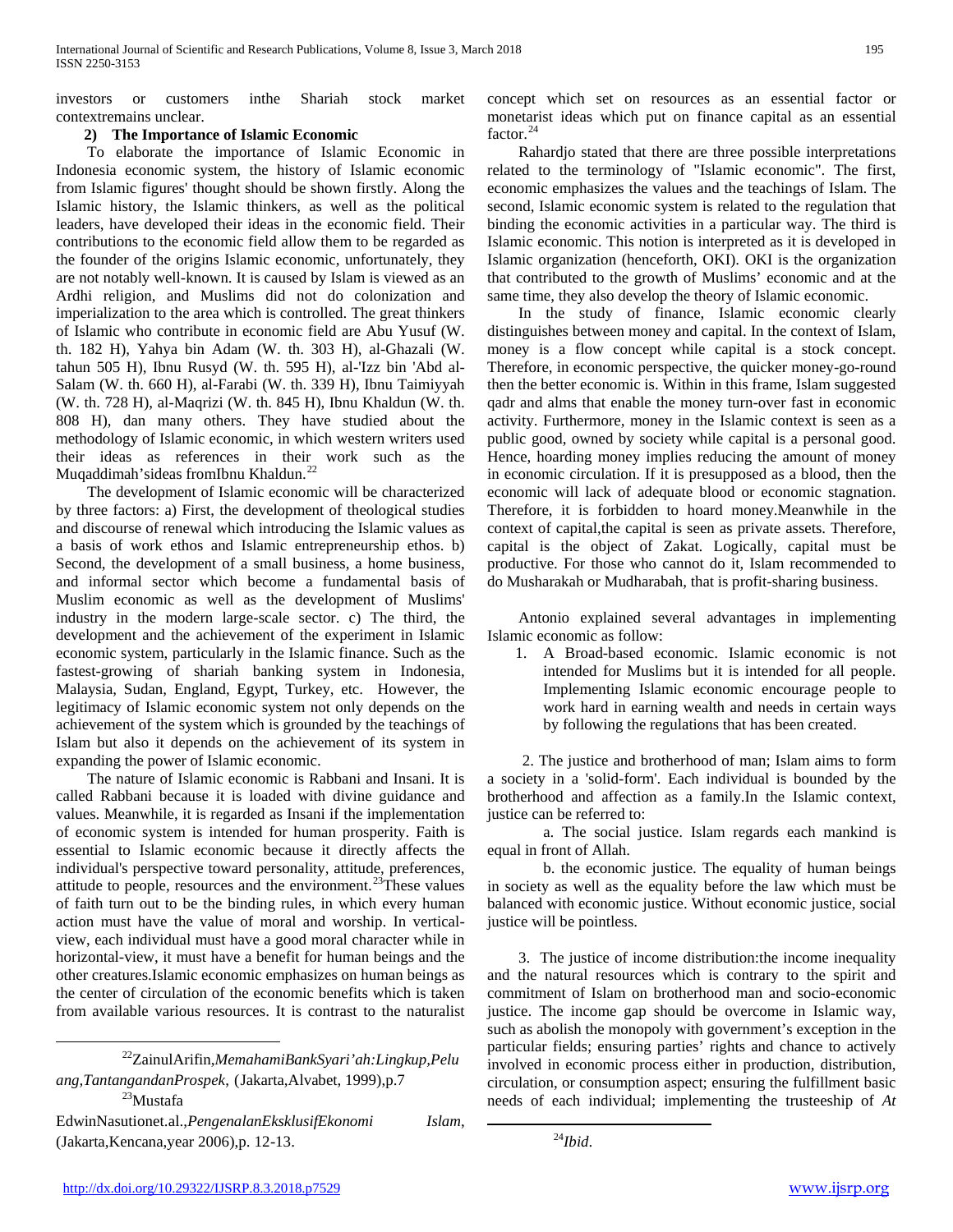*takaaful al Ijtimai* or social economic security insurance in which enable to indemnify and help the poor people.

 4. The individual freedom in social welfare context: the fundamental of Muslim faith is 'mankind is created by Allah'. It implies that since human was born, he has a freedom. Therefore, nor individual or state do not have rights to revoke human's independence and making human's life bonded.

 In implementing Islamic economic activity, there are several legal principles that must be followed:

#### 1) Freedom on effort

 Almighty Allah SWT has given the guidance in order human beings utilize the gift from Allah which is the earth and everything in it. Allah SWT says:

 "*He is the one who hath made the earth subservient unto you, so walk in the paths thereof and eat of His providence." (Q.S. 26 :15)*

 Islam does not restrict an individual to try varieties of effort/business based on their abilities, proficiency, and skills such as agriculture, fisheries, plantation, trade, etc. to obtain his own property/wealth.Islam views property which is got from an individual's effort or work as a commendable wealth. This statement was mentioned by Prophet Muhammad SAW when he was being asked about the best job of human being. Then, He answered that what best is the effort from their own hands and all the Mabrur trading (the most lawful and the most memorable) (H.R. Ahmad, Thabrani dan Ibnu Umar); (Sayid Sabiq ; Fiqhi Sunnah).

# 2) The prohibition of Riba' (Usury)

 Riba in Arabic word 'Az-Ziadah', literally means increment, addition, or excess while in Islamic Fiqh the term Riba is an unjustified increment of fund in trading or business, (either an excessive addition or lower addition).The prohibition of Riba in Al-Quran is consist with three stages:

> a. The first stage on Riba was revealed in Mecca period. Allah says:

 "*And whatever you give for interest to increase within the wealth of people will not increase with Allah. But what you give in zakah, desiring the countenance of Allah - those are the multipliers" (Q.S.30:39)*

> b. The second stage on Riba was revealed in Madinah.Allah warns Muslims from dealing with Riba clearly by saying:

"*O you who have believed, do not consume usury, doubled and multiplied, but fear Allah that you may be successful."(Q.S. 3:130)*

> c. In the last stage, Prohibition of Riba is completely clear and firm. Allah SWT says:

 *"O you who have believed, fear Allah and give up what remains [due to you] of interest, if you should be believers. And if you do not, then be informed of a war [against you] from Allah and His Messenger. But if you repent, you may have your principal - [thus] you do no wrong, nor are you wronged. And if someone [debtor] is in hardship, then [let there be] postponement until [a time of] ease. But if you give [from your right as] charity, then it is better for you, if you only knew." (Q.S.2: 278-280)*

In Quran Surah Al-Baqarah verse 278-280, it affirms that Riba is prohibited if there is an interest (however the amount is) in the process of trading or business. Allah clearly says that the amount of money or property must be payback as how much it borrows without addition or interest.

> 3) The prohibition of Gharar (uncertainty) or the possibility of fraud trading (Ba'iu Al-Gharar)

 Al-Gharar means uncertainty (truth or untruth). Bai'u Al-Gharar means trade which leads to the uncertainty results, either it's a success or unsuccessful, happened or not happened. Such as: the trading of a drop (seed) of an animal which is in its womb, birds that are flying, fish that are still in the water, and the unripe fruits unless it is picked immediately on the tree.

# *4. The prohibition of abuse on authority to gaining wealth*

 Islam prohibits human beings to gaining wealth by abusing their authority or power. It is illustrated by the story from Imam Buchari about Ibn Al-Lutaibh who comes to Rasulullah SAW to show the result of his work which is assigned by Rasulullah SAW to take Zakat from Bani Sulaiman and he divided the Zakat into two parts; for other people and for himself by saying "this Zakat is for all of you and the other is mine that given for me as a gift." Rasulullah SAW who hear it, then stand up and says, Amma Ba'du: I have assigned some of you to take on duties that Allah mandated me. Meanwhile, you come and said this [Zakat] is for people and the rest of it [Zakat] is a gift for you. Then, why don't you just sit down at his/her house and waiting for a gift?. For the sake of Allah that given me trusteeship, no one have a rights to take this [Zakat] except he will carrying it on the nape of neck on the judgment day. Later, the prophet of Muhammad SAW takes those entire gift that given for Ibn Al-Lutaibah and put it in accumulation storage.

5) The prohibition of lavishness

 Islam has made the regulation of how people spend wealth/property as it shown in Al-Qur'an Chapter 17 Verse 27 and Verse 16:

*"Indeed, the wasteful are brothers of the Satan, and ever has Satan been to his Lord ungrateful." (Q.S.17:27)*

*"And when We intend to destroy a city, We command its affluent [obey to Allah] but they defiantly disobey therein; so the word comes into effect upon it, and We destroy it with [complete] destruction." (Q.S. 17:16)*

 These verses of Qur'an imply that Islam forbids people to live lavishly because it leads people to live lazily and possibly encourage people to do a bad thing. Lavish-living shows the economic-gap between the rich and the poor and cause other people being envious.

# 6. *The prohibition against the hoarding of wealth*

 It refers to the collecting large amounts of something by holding it or avoiding it away from the market. Hoarding of wealth has been condemned by Islam with threats of severe punishment. Here is the statement which highlights the viewpoint of the forbidden of wealth hording: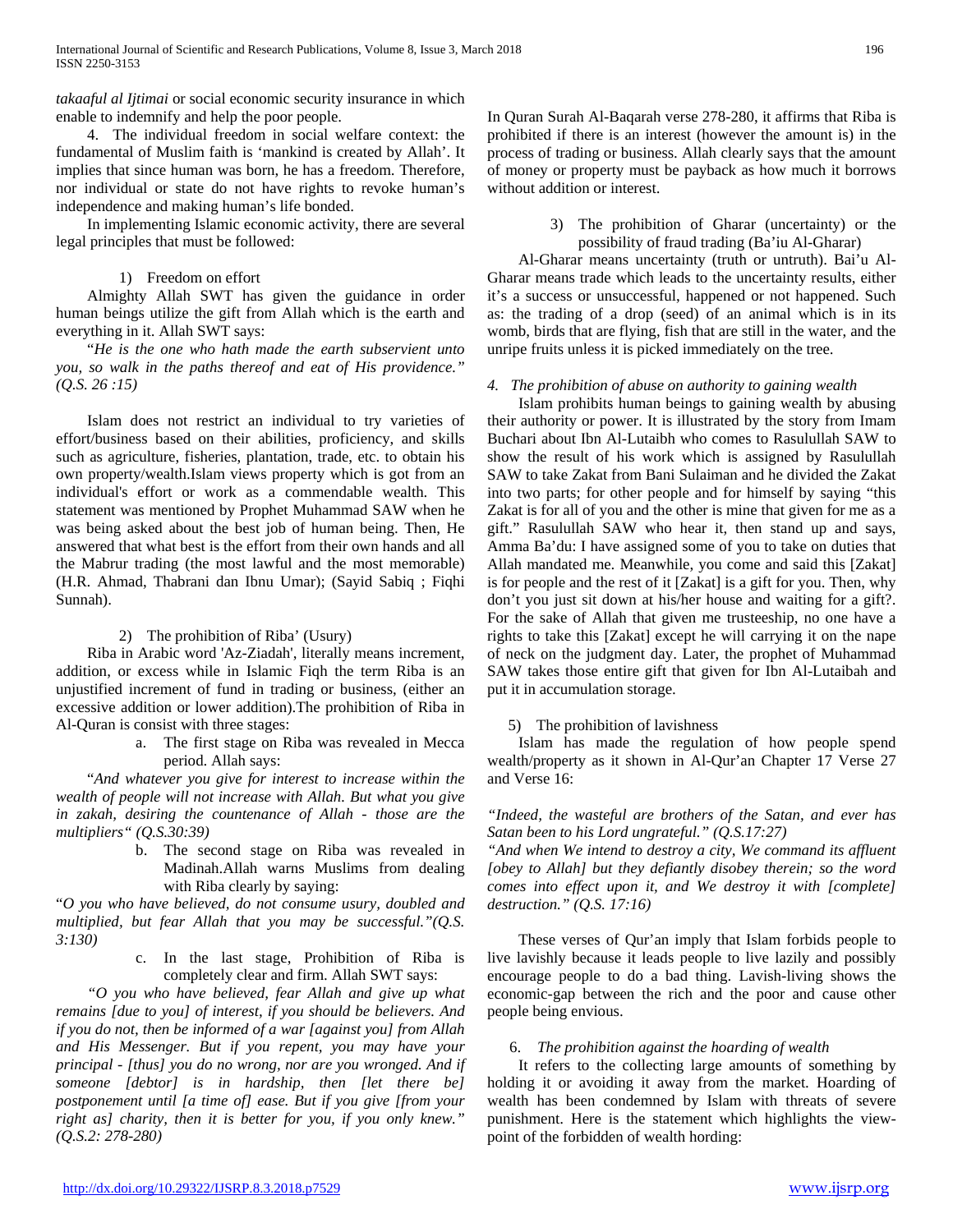*"And those who hoard gold and silver and spend it not in the way of Allah, give them tidings of a painful punishment. On the day when gold and silver be heated in the fire of Hell and seared therewith will be their foreheads, their flanks, and their backs [it will be said]; "This is what you hoarded for yourselves, so taste what you used to hoard."* (Q.S. 9:34-35)

 Wealth-hoarding has the disadvantage to the economy as it makes the asset away from the market circulation. It also applies to the hoarding of basic needs as it makes the price of the goods increases when the goods are reduced in the market. This provision is illustrated below:

 Narrated by Abu Dawud, At-Tirmidzi and Muslim from Muammar reported that the Prophet (S.A.W) said *"those who do wealth hording are guilty (sinful)"*

Narrated by Imam Ahmad and At-Thabrani from Ma'qol bin Yasar reported that Prophet SAW said *'those who interfere in the price of a good for the aim to increase it excessively will be put on the fire on the judgment day.'*

 The ideas that have been described above are the principles in implementing economic activity in which related to the principle of the religious-valued in law and it becomes a good dead if it's obeyed. The principle of law in the implementation of Islamic economic reflects the importance of law status in Islamic economic activity. Furthermore, the implementation of Islamic economic reflects the mission of Islamic economic to achieve its status in society. There are several missions of Islamic economic in supporting the societies' economy, as follows:

#### a. *Fulfilling human needs*

 As explained above, Qur'an and As-Sunnah are sources of law and Muslim's *guidance in doing business to fulfill their demands in their life as well as in the* Hereafter. As Allah says:

 *'But seek, through that which Allah has given you, the home of the Hereafter; and [yet], do not forget your share of the world. And do good as Allah has done good to you. And desire not corruption in the land. Indeed, Allah does not like corrupters.'(QSAlQashash:V.77).*

<span id="page-6-0"></span> It clearly seen that Islamic economic mission is aimed to guide people to fulfill their life's needs as it is a major aspect in human's life. One thing that should be considered is the intention to fulfill the needs must be seen as a devoted to Allah S.W.T. Therefore, the needs of fulfillment must be done in a good way. Therefore, Islamic economic regulates people on the way they fulfill their needs by providing rules which affect on the act of people in doing business as well as in producing goods, such as the the production must be halal.

# b. *Eliminating poverty*

 Eliminating poverty or at least decreasing poverty in society is the major mission of Islamic economy. By decreasing or eliminating poverty, it assumes that the piety to Allah S.W.T will be increased, and vice versa, poverty caused people feeling insecure in society as well as close to kufr. A prophet S.A.W. says: 'purity (poverty) nearly causes to kufr'

 Allah says:*"and give them half of the wealth which He has given you"(QS. AnNur:33).*

*"Believe in Allah and His messenger and spend out of that in which He has made you successors"(QS.AlHadid:7).*

*"and from their properties was given the right of the [needy] petitioner and deprived" (QS. AdzDzariyat:19)*

 Those verses above show that Islamic economic system consist of the teachings related to *infaq, shodaqoh*, and the obligation to pay *Zakat* as the fifth pillar of Islam. These Islamic teachings lead people to eliminate or reducing the poverty or closing the economic gap between the rich people and poor people.

# **3) Implication of the implementation Islamic Economic in Compilation of**

#### **Economic Shariah Law (KHES)**

 In order to establish guidelines in solving the Shariah economic dispute in the Religious Court, The Compilation of Economic Shariah Law (usually abbreviated as KHES) is issued. However, KHES is being questions by particular people and it isalso compared with the existence of other Compilation of Islamic Law which has been established earlier and has beenused in the religious court. They argued that the legal standard of KHES is still using the regulation of Supreme Court. Considering at the development of Islamic law in Indonesia's economic and Shariah finance field, the implementation of KEHS must coincide with civil law and business law which is based on the legislation as well as the shariah economic provision in the Fatwa of DSN MUI which has been provided by Indonesian Bank regulation on UU No.21 year 2008 regarding Shariah banking.

> 1) The history of the compilation of Economic Shariah Law (KHES) cannot be separated from the Article 49 of Law No.3/2006 regarding Amendments to the Law No.7/1989 regarding Religious Court. This Article emphasizes on the authority expansion to Religious Court to solve the Shariah Economic disputes. The enactment of Law No. 3/2006 led the Supreme Court to arrange the variety of policies such as creating formal law and material law as guidance for judges to resolve shariah economic disputes in Religious Court.<sup>25</sup>The article 49 Law No.3/2006 regarding amendment on Law No.7/1989 about Religious Court mentions that: 'Religious court is obligated and is authorized to examine, deciding, and resolving Muslim's case at the first level related to: a. Marriage; b. Heritage; c. Will; d. Grant; e. Waqf; f. Zakat; g. Infaq; h. Shadaqah; and i. Sharia Economic.' Referring on the Article 49 Law No.3/2006 shariah economic is 'an act or business activity which is implemented based on shariah principles, include: a. Shariah Bank; b. Islamic Micro-finance institution; c. Shariah Insurance; d. Reinsurance Shariah; e. Shariah mutual funds; f. bonds; g. Shariah securities; h.

<sup>&</sup>lt;sup>25</sup>BagusAhmadi, "Akad Bay, Ijarah dan Wadi'ah Perspektif Kompilasi Hukum Ekonomi Syari'ah (KHES)",*Epistime*,Vol.. No.2,December2012,p.315.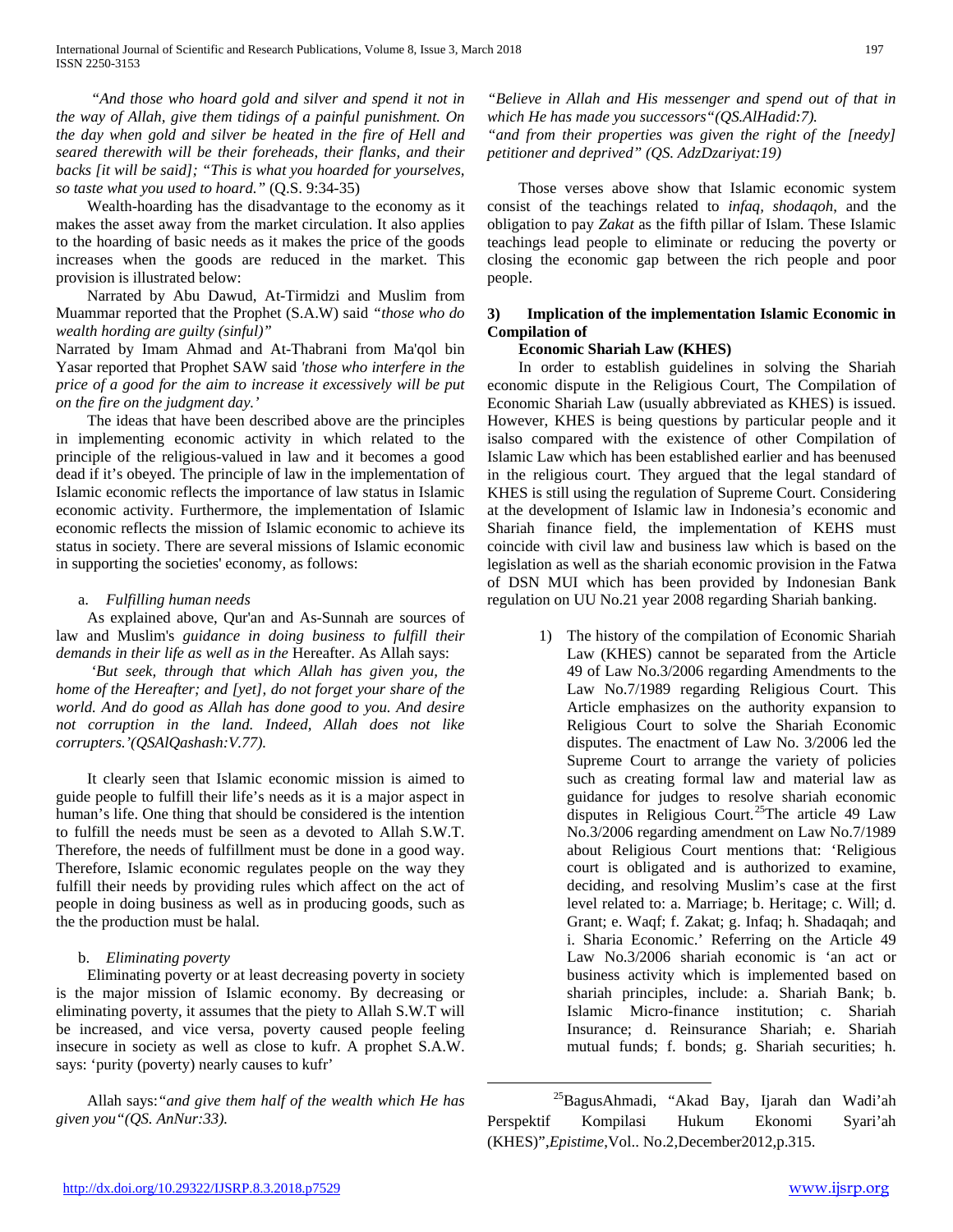Shariah financing; i. Shariah pawnshop; j. Shariah pension funds; dan k. Shariah Business. [26](#page-6-0)

 According to the decree of Supreme Court No.KMA/097/SK/X/2006 about Supreme Courtthat form the team to create KHES which was led by Manan and be reported to the chief of Supreme Court. There are several stages that KHES team done: The first stage was the KHES team united their legal opinion by asking for different groups' opinion such as National Sharia Arbitration Board. The next stage was to find the ideal format (united the legal framework) which was taken from Indonesia Bank employee. And the last stage, the team sought information through the study of literature and comparing it with other countries. The arrangement of KHES which includes 21 members comes from various fields: economic experts, university, DSN-MUI, *Basyarnas*, Bank practitioners either from Bank of Indonesia, state-owned bank, or private bank, as well as the parties in the foreign financial institution.

<span id="page-7-6"></span> Specifically, the team arranges the draft of KHES based on the book of Majallah Al-Ahkam *(The Islamic civil code of the Ottoman Empire in the 18th century)*. The currently used of KHES draft consist of 796 Articles. Meanwhile, the initial draft of KHES consists of 5 Chapters and 1040 Articles include legal prowess, capability and compulsion, wealth, agreement, *Zakat*, and grant; The last draft consist of 4 chapters and 849 Articles, in which the four chapters of Compilation Shariah Economic Law (KHES) consist of Book I regarding on the subject of Law and *Amwal,* Book II regarding on agreement, Book III regarding *Zakat* and grant, and Book IV regarding on Shariah Accounting. To complete the draft of KHES, new item were included. It was derived from the contemporary jurisprudence books and the result of scientific studies conducted by the center of International Islamic Economic Studies. The draft of KHES was discussed about a year (two years include the formation of team by Supreme Court) until KHES was issued in the decree of PERMA No.02/2008 date September  $10^{th}$ , 2008.<sup>27</sup>

<span id="page-7-1"></span>There are Eighty percents or 653 Articles of 796 Articles (Article 20-674 KHES) regarding to Agreement's regulation in

<span id="page-7-2"></span><sup>26</sup>Ifa Lathifa Fitriani, KompilasiHukumEkonomiSyariahdalam Pemaknaan HukumIslamdan SistemHukumPositifDi Indonesia, Supremasi Hukum Vol. 5, No. 1, June 2016. pp.56-57 27BagusAhmadi, "Akad Bay, Ijarah dan Wadi'ah

<span id="page-7-5"></span><span id="page-7-4"></span><span id="page-7-3"></span><span id="page-7-0"></span>Perspektif Kompilasi Hukum Ekonomi Syari'ah (KHES)", *Episteme*, Vol. 7, No. 2, December2012,pp.314-316. See also AbdulMughits,"KompilasiHukumEkonomi Syari'ah (KHES) dalam Tinjauan Hukum Islam", Al-*Mawardi*,XVII editionyear2008,pp. 142-145. See also"Menguntit Jejak Kompilasi HukumEkonomi Syari'ah" retrieved i[nwww.hukumonline.com,o](http://www.hukumonline.com/)nMei, 3rd2016. See also Ifa Lathifa Fitriani, KompilasiHukumEkonomiSyariahdalam Pemaknaan HukumIslamdan SistemHukumPositifDi Indonesia, Supremasi Hukum Vol. 5, No. 1, June 2016. p. 57

KHES.<sup>28</sup>The term of agreement in Islamic law perspective is a contract while *iltizam*refers to engagement or commitment. Anshori describedthe meaning of agreement from the perspective of Al-Quran is *al-aqdu*(contract)dan*al-ahdu*(commitment).[29](#page-7-2)The term of *aqdu*can be linked with the term of *verbintenis* KUHPer, meanwhile *al-ahdu*can be linked with an agreement. [30A](#page-7-3)n agreement or contract is an agreement between two or more parties which consist of two elements, *Ijab* and *Qabul,* as legal statement between both or more parties. In the Book II of KHES, it elaborates about the general principles of contract or agreement (principle, harmonious, terms, legal consequences, etc.) as well as the types of contract (*syirkah dansyirkahmilk, mudharabah,muzara'ahdanmusaqah,khiyar,ijarah,kafalah, hawalah,rahn,wadi'ah, gashb*and *itlaf,wakalah,shulh, bonds of Mudharabah Shariah, capital exchange market, Shariah mutual funds, SBI Shariah, Shariah bonds, multi-financial service,*  <sup>*qardh, Bank account of Shariah, and shariah pension funds*).<sup>[31](#page-7-4)</sup></sup>

 Despite the adaptation from the literature studies by scholars as the Islamic law sources for KHES, the regulations in KHES are also mostly adopted from DSN MUI guidance $32$ .DSN MUI guidance cannot be neglected since the MUI in Indonesia is viewed as the perspective representation of Indonesia's Muslim scholars, and it is also emphasized by the enactment of law No.21/2008 regarding the legitimacy of Shariah bank which

# 28Samsul

Anwar,*HukumPerjanjianSyariah:StudiTentangTeori AkaddalamFiqhMuamalat*, (Jakarta:RajaGrafindo Persada,2010),p.47&p.68.See alsoIfa Lathifa Fitriani, KompilasiHukumEkonomiSyariah*...Ibid..*. p. 57

29AbdulGhofurAnshori,*HukumPerjanjian IslamdiIndonesia:Konsep,Regulasi,dan Implementasi*, (Yogyakarta: UGMPress,2010),pp.22-23. See alsoIfa Lathifa Fitriani, KompilasiHukumEkonomiSyariah*...Ibid..*. p. 57 30AbdulGhofurAnshori,*HukumPerjanjian* 

*IslamdiIndonesia:Konsep,Regulasi,dan Implementasi*, (Yogyakarta: UGMPress,2010),pp.22-23. See alsoIfa Lathifa Fitriani, KompilasiHukumEkonomiSyariah*...Ibid..*. p. 57 31See*KompilasiHukum* 

*EkonomiSyari'ah*,MahkamahAgungRepublikIndonesia2008,pp.1 5-183. See also Ifa Lathifa Fitriani, KompilasiHukumEkonomiSyariahdalam Pemaknaan HukumIslamdan SistemHukumPositifDi Indonesia, Supremasi Hukum Vol. 5, No. 1, June 2016. p. 57

32Ridawan HR,*FiqihPolitik:Gagasan, Harapan, dan Kenyataan,* (Yogyakarta:FH UII Perss, 2007), pp. 84-98.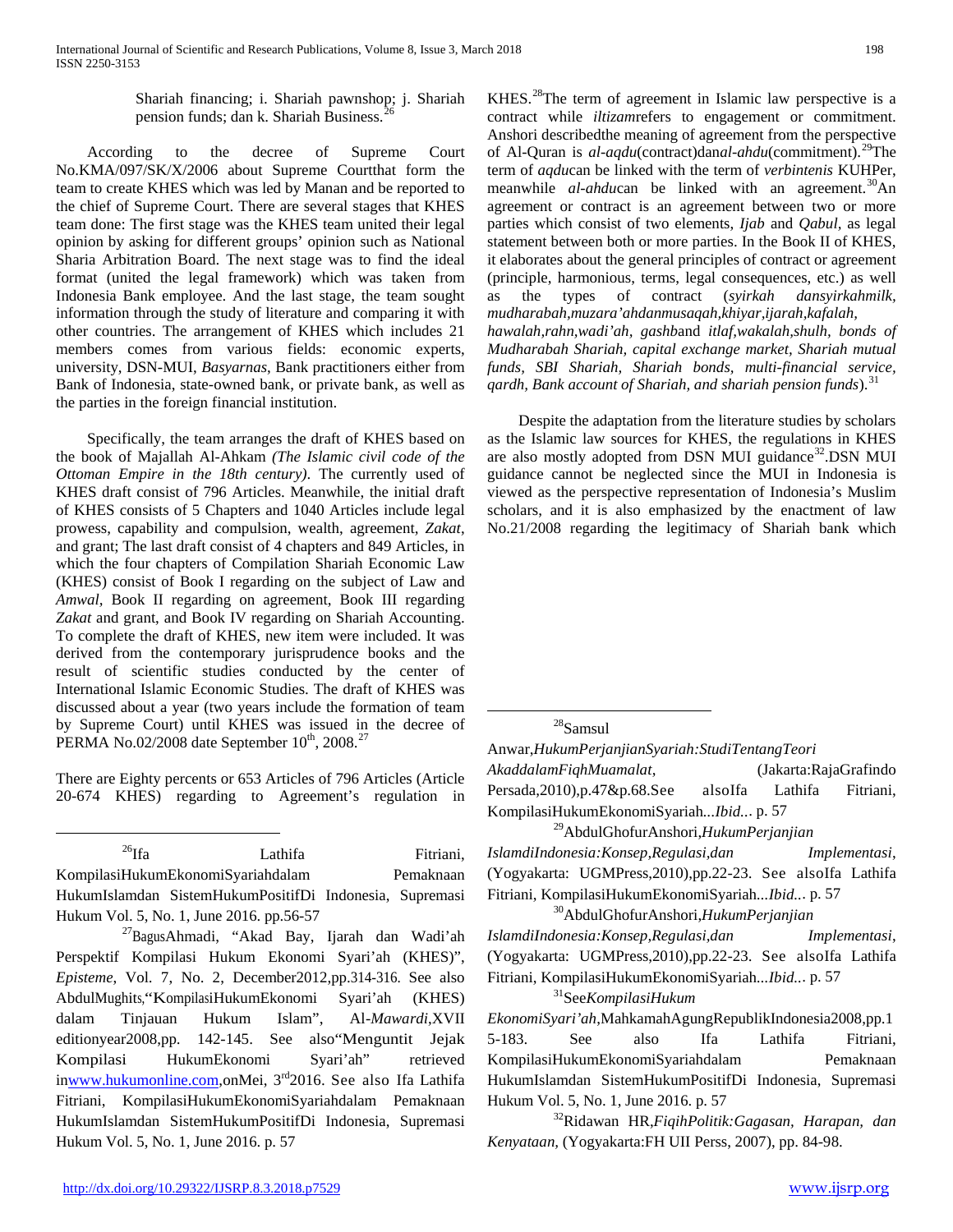brings to the recognition of MUI by the government.<sup>[33](#page-7-6)</sup>The following guidance of DSN MUI which is adopted by KHES are: guidanceNo.5/DSN-MUI/IV/2000 regarding shares trading, guidanceNo.6/DSN-MUI/IV/2000regarding "Ba'i Al-Istisna" in the Article  $56-155$  related to sale guidanceDSNNo.48/II/2005 regarding the reschedule of *Marabahah* claim, guidance DSNNo.49/DSN-MUI/II/2005 regarding *Murahaah* agreement conversion, guidance DSNNo. 47/DSN-MUI/II/2005 in KHES Article 116-113 regarding to the settlement of *Murabahah* receivables for those who are unable to pay.Guidance DSNNo.09/DSN-MUI/2000in the Article 295-372 regarding *Ijarah*.Guidance DSNNo.12/DSN-MUI/2000in the Article 362-372 regarding Hawalah.Guidance No.32/DSN-MUI/IX/2002 in the Article 575-580 and 605-608 regarding Shariah bonds and other provisions.

Related to the Islamic law sources, KHES is divided into two sources<sup>34</sup>: 1)Islamic law sources areAl-Quran, Ijma, and Qiyas. These sources had been agreed by Muslim scholars (Jumhur scholars).2) *Istihsan, istislah, urf,istishab, mazhabshabat*, etcwhich still being questioned.

KHES in the perspective of Islam may refer to  $35$  one of *Ijtihad jama'i's* products (collective).<sup>[36](#page-8-2)</sup>*Ijtihadis* defined as the effort of *Faqih* in implementing the teachings of Islamic law in certain ways*(istinbat).* Ijtihad is done by Muslim scholars and Ulil Amri which clearly emphasize to the Islamic law sources that recognized by Muslim scholars as it is shown in Q.S. An-

<sup>33</sup>Article26UUNo.21year2008regarding Shariah banking, Verse (1): "Kegiatan usaha sebagaimana dimaksud dalam pasal 19, pasal 20, dan pasal 21danatauproduk danjasasyariah,wajibtundukkepadaketentuan prinsip syariah.Verse(2):"Prnsip syari'ah sebagaimana dimaksud pada ayat (1) difatwain oleh Majelis Ulama Indonesia".Verse (3): Fatwa sebagaimana dimaksud pasal 26 ayat (2) dituangkandalamPeraturanBankIndonesia.DalamRangkapenyusu nPeraturanBank Indonesiasebagaimana dimaksudpadaayat(3),BankIndonesiamembentuk komite Perbankan Syari'ah".See also Ifa Lathifa Fitriani,

*EkonomiSyariah*,Vol.03,No.02,September2015,pp.187-188. 35HasbiAsh-

<span id="page-8-1"></span>Shiddieqi,*PengantarHukum*,(Jakarta:BulanBintang,1975),p.29,

<span id="page-8-7"></span>ProgramStudiHukumIslam,2010),p.27.See alsoAbdul WahabKhalaf,*Sumber-*

*SumberHukumIslam*,(Bandung:Risalah,1984),pp.1-2.

Nisa (4): verse 59. *Iitihad* is divided into several methods<sup>[37](#page-8-3)</sup>: a. Interpretation linguistic method focuses on Al\_qur'an and Hadits's interpretation. This interpretation related to the text in Al-Qur'an which states that the status of law are either clearly (Zahir nass, mufassar, and muhkam) or unclearly and *muhkam*) or unclearly (*khafi,mushkil,mujmal*and*mutashabih*). b. Causation method which aims to construct law cases which the legal text-form is unavailable. *Qiyas* and *Illat* are used by Muslim scholars to construct this legal case. c. Allignment refers to match the legal propositions which may contrast to each other. Such as the theory of*Nasakh*and*Tarjih*which frequently recited *by Abdul Wahab* related to the study of *ushul fiqh.*

 The definition of Islamic law is indefinite because there is no exact definition of Islamic law either in the Islamic law literature studies or within Al-Qur'an. Al-Quran only shows the term of*syari'ah*, *fiqh*,Allah's law, and other terms of Islamic law. Islamic law is derived from the western legal thought and related to*Roman law*.Non-Muslim scholars used the term of Islamic law as the translation of *fiqh*orIslamic *fiqh*. [38](#page-8-4) According to Ash-Shiddieqy, Islamic law is a set of law scholar's efforts to implementing shariah in a society.[39](#page-8-5)This implies that Shariah and *fiqh* in Islamic studies aredifferentiated based on their meaning. [40](#page-8-6)Other perspective of Islamic law is proposed by Anwar. He defined it based on the law interpretation of the subject. First, the jurisdiction which emphasizes in Shariah law is formal and binding.<sup>[41](#page-8-1)</sup> The perception of judge as a state apparatus in Islamic perspective is similar with the government perspective that related to the theory of modern Triassic politics consist of judiciary, executive and legislative. Second, Ifta' (guidance), which is interpreted as non-formal and unbinding, then the apparatus is *Mufti* and the institution is formal.<sup>[42](#page-8-7)</sup>

 Based on the statements above, it can be concluded that KHES is derived from the product of *Fiqh* which is used as guidance. Additionally, it may also derive from the judge jurisprudence which is used by International Islamic Economic Studies Center and itis adopted in KHES. KHES is formal and unbinding (persuasive) because it consist a set or compilation of guidance *(fatwas)*. Therefore, following Rahman's idea, he suggested to insert the result of *ijtihad* which has become

 37Munawir Haris, "Metodologi Penemuan Hukum Islam",*Ulumuha*,Volume16 No.1,Juni2012,p.7-14. 38Moh.Dahlan,*AbdullahAhmedAn-Na'im:Epistimologi* 

*HukumIslam*, (Yogyakarta:PustakaPelajar,2009),p.91.<br><sup>39</sup>M.HasbiAsh-Shiddieqi,

*FilafatHukumIslam*,(Jakarta:BulanBintang, 1975),p.44.

40AbdulWahhabKhallaf,*IlmuUshulFikih*,(Jakarta:Pusta

kaAmanah, 1974),p.11. 41MiriamBudiarjdo,*Dasar-*

*DasarIlmuPolitik*,(Jakarta:Gramedia,2008),pp.281-287.See also Ifa Lathifa Fitriani, KompilasiHukumEkonomiSyariahdalam Pemaknaan HukumIslamdan SistemHukumPositifDi Indonesia, Supremasi Hukum Vol. 5, No. 1, June 2016. p. 60 42

SyamsulAnwar,*StudiHukumIslamKontemporer*,(Jakarta: RMBooks,2007),pp.304-305.

<span id="page-8-8"></span><span id="page-8-4"></span><span id="page-8-3"></span><span id="page-8-0"></span>KompilasiHukumEkonomiSyariah...*Ibid.*.. p. 59<br><sup>34</sup>AbdulMughits, "Kompilasi Hukum Ekonomi Syari'ah (KHES) dalam Tinjauan Hukum Islam", *Al-Mawardi*,XVII

<span id="page-8-5"></span>editionyear2008,p.153.SeeSainulandMuhammadIbnuAfrelian,

<span id="page-8-6"></span><sup>&</sup>quot;Aspek Hukum Fatwa DSN-MUI dalam Operasionalnya di Indonesia", *JurnalHukumdan* 

<span id="page-8-2"></span><sup>36</sup>Akh. Minhaji, "Sejarah Sosial Pemikiran Hukum Islam: Sebuah Pengantar", dalam *Antologi HukumIslam*,(Yogyakarta: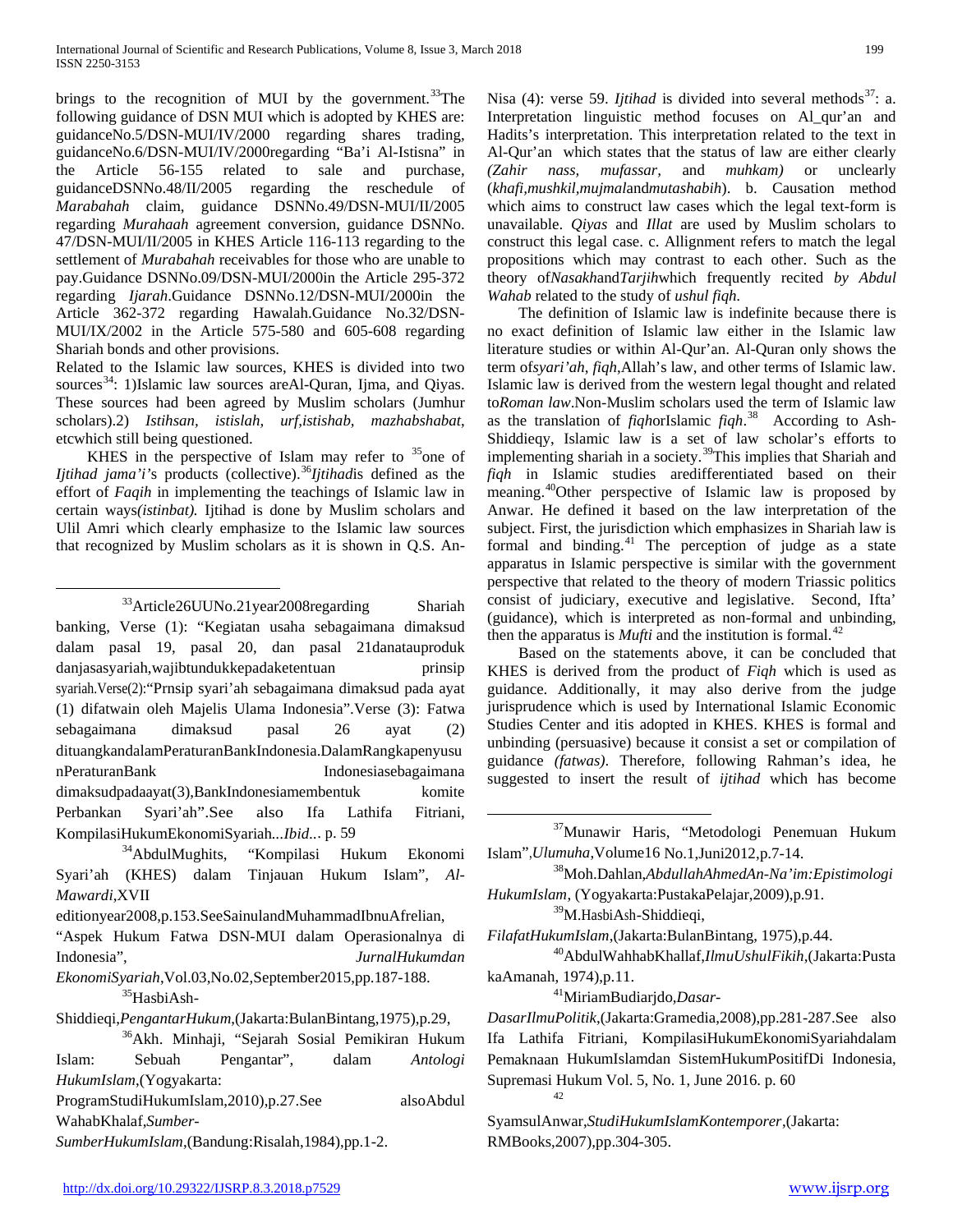the*ijma'* of Islamic jurists in*Qanun* by legislative decree who has an authority in creating *qanun*. [43](#page-8-8)

 By neglecting the different perceptions from Muslim scholars toward the boundary of ijtihad*, Ijtihad* in the modern life context plays an important role in the study of ushul fiqh<sup>[44](#page-9-0)</sup>.Such as Muhammad Sahrur explained the ijtihad which can be and cannot be done. The *ijtihad* which cannot be done is elaborated in two ways: ash-sha'a'ir (ritual of faith), he further explained that it is forbidden because it is bid'ah and heresy. The second is al-akhlaq (ethical space) and al-muthul al-ulya. Menawhile, the *ijtihad* that can be done is in *at-tashri* (legislation).[45](#page-9-1) Abdul Wahab Khallaf explicitly stated that when the legal problem is firm and clear, then *ijtihad* cannot be done *(qathi'i nashnya)*. while when the legal issue is *Zhanni* or implies a double meaning, then it is possible to do *ijtihad* by *tarjih* (choosing). [46](#page-9-2)Other perspective comes from As-Shiddiqi who stated that law (fiqh) is adjustable within the age and environment as it states in*fiqh* rule"*taghayyirual-ahkam bitaghayyiru al-azmanwa al-amkan*". This statement is grounded by several major arguments: first, the rules within *fiqh muamalat* which shows 'the nature of *Muamalat legal*is 'all actions are permitted, except there is a rule that forbidden it'. Second, it is based on *hadith* of the Prophet S.A.W. "you know more about your world". [47](#page-9-3)This concept is more adjustable because it emphasizes on the legal form that adjustable on the change of society as well as the customary change.

 Despite the divergence of Muslim scholars' perspective toward *itjihad*, the existence of KHES is one of *Ijtihad* which done by Muslim scholars' to develop a law in order to fulfill the needs of society. The method which is used in the formation of KHES may refers to *ijma'*. In the modern age, the implementation of *ijma'* can be done as it is shown in Abduh and Iqbal.<sup>[48](#page-9-4)</sup>In the writer's perspective, the methodology which is

 43AbdulManan,*ReformasiHukumIslamdiIndonesia:Tin jauandariAspekMetodelogis*,*LegalisasidanYurisprudensi*,(Jakart a:RajaGrafindoPersada,2006),p.235. 44Akh. Minhaji, "Sejarah Sosial Pemikiran Hukum

<span id="page-9-0"></span>Islam: Sebuah Pengantar", in*Antologi HukumIslam*,(Yogyakarta: ProgramStudiHukumIslam,2010),p.27.<br><sup>45</sup>Muhammad

<span id="page-9-1"></span>Shahrur,*MetodeologiFiqihIslamKontemporer*,

(NahwUsulJadidahLiAl-Fiqihal-

<span id="page-9-5"></span><span id="page-9-2"></span>Islami),(Yogyakarta:eLSAQPress,2004),pp.212-213.<br><sup>46</sup>AbdulWahabKhalaf,*Sumber*-

<span id="page-9-6"></span><span id="page-9-3"></span>*SumberHukumIslam*,p.4.

47Nourouzaman

<span id="page-9-7"></span>Shiddiqi,*FiqhIndonesia:PenggagasdanGagasannya*,(Yogyakarta : PustakaPelajar,1997),p.78.SeeShahih MuslimHadisNo.4358.LihatjugaIbnu Taimiyah, *Al-Qawa'id al-Nuraniyah al-Fiqhiyah*, Juz II, (Riyadah: Maktabah al-Ruysd, 1422H/2001M),p.306. 48AliSodikin,*UshulFiqh:Sejarah,MetodelogidanImple*

<span id="page-9-8"></span><span id="page-9-4"></span>*mentasinyadiIndonesia*, (Yogyakarta:BerandaPublishing,2012), pp.85-86.

implemented by *Mujtahid* (led by Abdul Manan Kala) to create KHES refers to the method which is always used by Islamic thinkers, such as Hasbi As-Shiddiq.<sup>[49](#page-9-5)</sup>Meanwhile, the method which is implemented toward the issues that has been listed by DSN MUI and the earlier *ijma'* in KHES is a comparison of elective thinking system method. Other method is by comparing shariah economic law which is implemented in other country and their relation to the Indonesia's civil law system.

 As it describes above that the draft of KHES involves various parties *(ijtihad collective)* and it assumes that the parties who involves in the arrangement of KHES draft are *Mujtahid*. Moreover, Al-Qur'an, *Hadiths* as well as other sources of Islamic law that have been agreed upon by *jumhur* and vice versa, are the major guidelines in arrange the KHES.

 KHES in the perspective of Islamic Law in Indonesia may also be referred to fiqh because it satisfies the nature of Islamic fiqh. Zuhaili defined fiqh as a set of law Syara' which regulate the act of human being through the detailed arguments. While Ash-Shiddieqi supported the definition of Al-Khitib who defined fiqh as a set of law syara' which is cited from several of Mazhabs either four mazhab or other mazhab.<sup>[50](#page-9-6)</sup> It characterized by: the practical of fiqh is based on the divine; impulse of faith and morals; collective, and accepting the change of context (i.e. environment and age). Other perspective mentions that KHES can be categorized as fiqh because it satisfies its aspects such as; Islamic law, related to mukallaf, ijtihad and istidal, the sources are derived from Al-quran and hadiths.<sup>[51](#page-9-7)</sup>Moreover, KHES can also be referred as an Indonesian-fiqh. The term of Indonesianfiqh is used to refer an Islamic law provision which characterized by Indonesian-sense.<sup>[52](#page-9-8)</sup>Generally, Indonesian-fiqh is used by Muslims figures who initiated fiqh (Islamic law) based on Indonesia's characteristics. The notion of Indonesia-fiqh began to discuss by Hazairin.

#### V. CONCLUSION

Based on the above discussion, it can be concluded that:

- 1. the economic development in the period of reformation can be fulfilled if Islamic economic system is studied further and intensively,
- 2. Islamic economic system must be adjustable in the period of reformation. Therefore, the economic sector includes *Muamalah* can be developed at any time. To achieve this, it should consider several aspects such as

49*Ibid*.,p.69-70.

50Abdul Wahhab Khallaf, *Ilmu Ushul Fikih*, (Jakarta: PustakaAmanah,1974),p.11.WahbahAz-Zuhaili,*UshulFiqhal-*

*Islami*,Juz1,(Beirut:DarAl-Fikr, 2001),p.25.HasbiAsh-

Shiddieqi,*PengantarHukum*,(Jakarta:BulanBintang,1975),p.29.<br><sup>51</sup>AbdulMughits, KompilasiHukum Ekonomi

Syari<sup>"</sup>ah"p.151.<br><sup>52</sup>See also the study ofHasbiAsh-ShiddiqiinNourouzamanShiddiqi,

*FiqhIndonesia:PenggagasdanGagasannya*,(Yogyakarta:Pustaka Pelajar,1997),pp.234-241.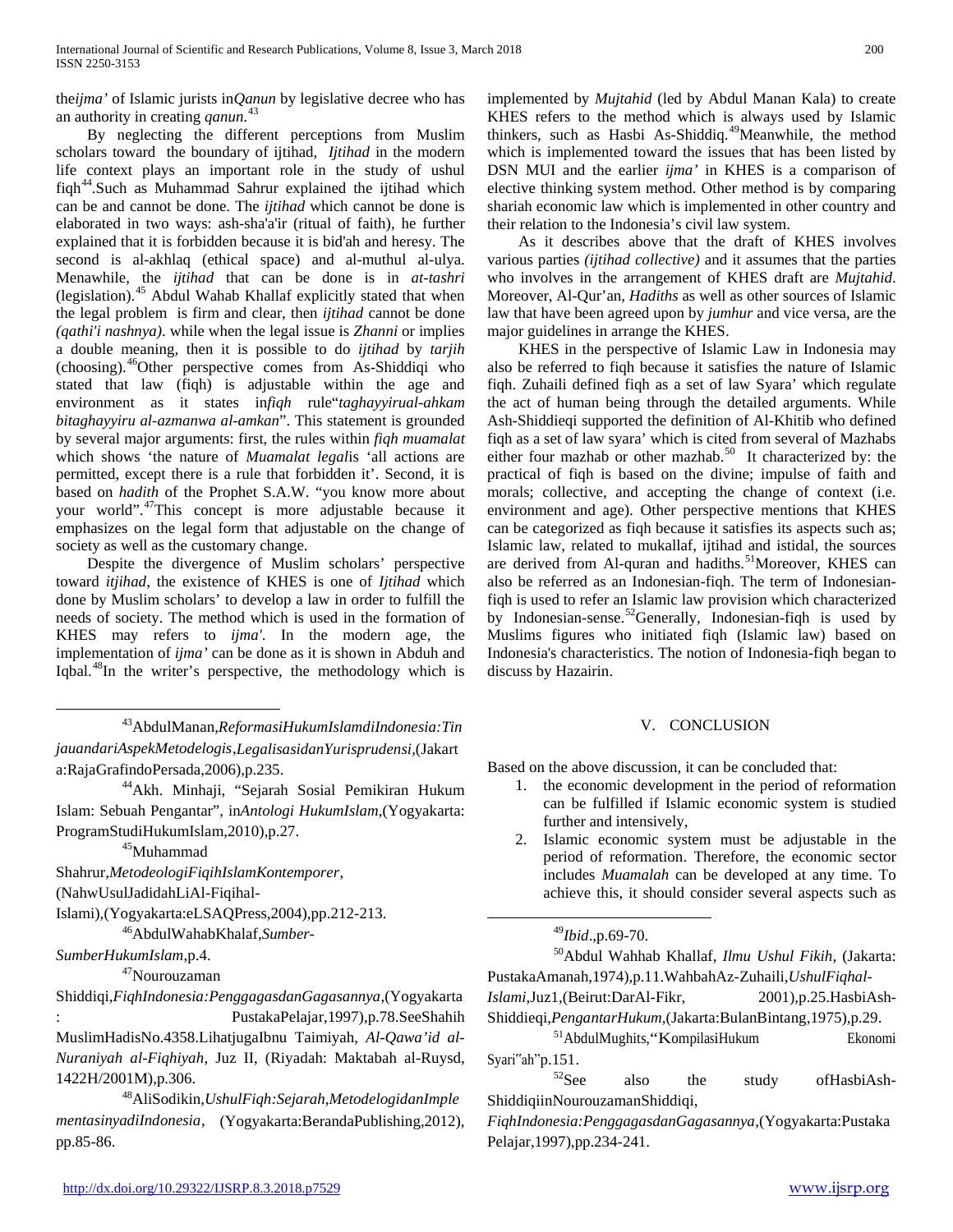in terms of banking, the limitation of interest rates between usury interest rates and other interest rates which is not categorized as usury should be considered carefully.

#### **REFERENCES**

[1] A.M.,Al-'Assal,danFathiAhmadA.K.1980.*SistemEkonomiIslam,Prinsip-Prinsipdan Tujuan-Tujuannya.*TerjemahanAbuAhmadidanAnshoriUmarSitanggaldari*An-Nidzaamul IqtishaadiFilIslamMabaadi*-UhuWahdaafuhu(N.Y).Surabaya:BinaIlmu.

[2] AbdulGhofurAnshori,2010,HukumPerjanjian

- IslamdiIndonesia:Konsep,Regulasi,dan Implementasi, Yogyakarta: UGMPress.
- [3] AbdulMughits,"KompilasiHukumEkonomi Syari'ah (KHES) dalam Tinjauan Hukum Islam", Al-*Mawardi*, EdisiXVII Tahun2008.
- [4] al-Tariqi, AbdullahAbdal-Husain,2004,*EkonomiIslam:Prinsip,DasardanTujuan,*Terjemahan, Yogyakarta:MagistraInsaniaPress.
- [5] Ali, Muhammad Daud,1988, *SistemEkonomiIslam,ZakatdanWakaf*.Jakarta:Universitas IndonesiaPress.
- [6] Ali, Daud, dan Habibah Daud, 1995, *Lembaga-Lembaga Islam di Indonesia* Jakarta : PT. Raja Grafindo Persada.
- [7] Anwar, Syamsul, 2007,*StudiHukumIslamKontemporer*,Jakarta: RMBooks.
- [8] Antonio, MuhammadSyafi'i,2001,*BankSyariahdariTeorikePraktik,*  Jakarta:GemaInsani.
- [9] Arifin, Zainul,1999,MemahamiBankSyari'ah:Lingkup,Peluang,TantangandanProsp ek,Jakarta,Alvabet.
- [10] Ash-Shiddieqi, M. Hasbi, 1975,*PengantarHukum*,Jakarta:BulanBintang.
- [11] ------------------------, 1975, *FilafatHukumIslam*,Jakarta:BulanBintang.
- [12] Az-Zuhaili, Wahbah, 2001,*UshulFiqhal-Islami*,Juz1,Beirut:DarAl-Fikr.
- [13] BagusAhmadi, "Akad Bay, Ijarah dan Wadi'ah Perspektif Kompilasi Hukum Ekonomi Syari'ah (KHES)",*Epistime*,Vol.. No.2,Desember2012.
- [14] Budiarjdo, Miriam,2008,*Dasar-DasarIlmuPolitik*,Jakarta:Gramedia.
- [15] Dahlan, Moh.,2009,*AbdullahAhmedAn-Na'im:Epistimologi HukumIslam*, (Yogyakarta:PustakaPelajar.
- [16] Dawam Rahardjo,1999,*IslamdanTransformasiSosialEkonomi*,Jakarta,LembagaStudi AgamadanFilsafat.
- [17] Dewi, Gemala,2004, Aspek-Aspek Hukum Dalam Perbankan PerasuransianSyari'ahdiIndonesia, Jakarta.PrenadaMedia.
- [18] Djazuli, HA.,2003,FiqhiSyari'ah,Implementasi, KemaslahatanUmatdalamRambu-RambuSyari'ah; Jakarta, PrenadaMedia.
- [19] Fitriani, Ifa Lathifa, "KompilasiHukumEkonomiSyariahdalam Pemaknaan HukumIslamdan SistemHukumPositifDi Indonesia", Supremasi Hukum Vol. 5, No. 1, Juni 2016.
- [20] Halide, 1982, *Majalah* Mimbar Ummi.
- [21] Haris, Munawir, "Metodologi Penemuan Hukum Islam",*Ulumuha*,Volume16 No.1,Juni2012.
- [22] Khalaf, Abdul Wahab,1984,*Sumber-SumberHukumIslam*,Bandung:Risalah.
- [23] -------------------, 1974,*IlmuUshulFikih*,Jakarta:PustakaAmanah.
- [24] MahkamahAgungRepublikIndonesia2008,*KompilasiHukum EkonomiSyari'ah*, Jakarta, Mahkamah Agung RI.
- [25] Manan,Abdul,2006,ReformasiHukumIslamdiIndonesia:TinjauandariAspek Metodelogis,LegalisasidanYurisprudensi,Jakarta:RajaGrafindoPersada.
- [26] Minhaji, Akh.,2010, "Sejarah Sosial Pemikiran Hukum Islam: Sebuah Pengantar", dalam *Antologi HukumIslam*,Yogyakarta: ProgramStudiHukumIslam.
- [27] Mubyarta.1999."*EkonomiIndonesiaKorbanKapitalisme*".DalamBuletinPIM NAS XII.Edisi2/26Februari.Jakarta.
- [28] "*Menguntit Jejak Kompilasi HukumEkonomi Syari'ah*" dala[mwww.hukumonline.com,a](http://www.hukumonline.com/)skestanggal20 Januari 2018.
- [29] Nasution, Mustafa Edwin,dkk,2006,*PengenalanEksklusifEkonomi Islam*,Jakarta,Kencana.
- [30] Prawiranegara, Syafruddin, t.t., *Sistem Ekonomi Islam*, Jakarta : Publicita,.
- [31] Qardhawi, 1990, *Bank Tanpa Bunga*, Jakarta: Usamah Press.
- [32] Ridawan HR,2007,FiqihPolitik:Gagasan, Harapan, danKenyataan, Yogyakarta:FH UII Perss.
- [33] Saefuddin, A. M., 1984, *Studi Sistem Ekonomi Islam*Jakarta : Media Dakwah.
- [34] Saefudin, A.M.,dkk,1998,SolusiIslamAtasProblematikaUmat(Ekonomi,Pendidikandan Dakwah).Jakarta:GemaInsaniPress.
- [35] Saidi,Zaidi.1998.*SoehartoMenjaringMatahari*.Bandung-Jakarta:Mizanbekerjasama denganPIRAC.
- [36] Samsul Anwar,HukumPerjanjianSyariah:StudiTentangTeori AkaddalamFiqhMuamalat, (Jakarta:RajaGrafindo Persada,2010),
- [37] SainuldanMuhammadIbnuAfrelian, "Aspek Hukum Fatwa DSN-MUI dalam Operasionalnya di Indonesia", *JurnalHukumdan EkonomiSyariah*,Vol.03,No.02,September2015.
- [38] Shahrur, Muhammad,2004,*MetodeologiFiqihIslamKontemporer*, NahwUsulJadidahLiAl-Fiqihal-Islami,edisi Indonesia diterbitkan oleh Yogyakarta:eLSAQPress.
- [39] Shahih MuslimHadisNo.4358.LihatjugaIbnu Taimiyah, *Al-Qawa'id al-Nuraniyah al-Fiqhiyah*, Juz II, (Riyadah: Maktabah al-Ruysd, 1422H/2001M).
- [40] Shiddiqi,
- Nourouzaman,1997,*FiqhIndonesia:PenggagasdanGagasannya*,Yogyakarta : PustakaPelajar.
- [41] Shihab, Quraish, 1996, *Wawasan Al-Qur'an* Bandung : Mizan.
- [42] Sodikin,

2WIB.

Ali,2012,UshulFiqh:Sejarah,MetodelogidanImplementasinyadiIndonesia,Y ogyakarta:BerandaPublishing.

- [43] Soekanto, Soerjono & Sri Mamudji, 1990, *Penelitian Hukum Normatif Suatu Tinjauan Singkat*, Jakarta: Rajawali.
- [44] Sumitro,Warkum.1996.Asas-asasPerbankanIslamdanLembaga-LembagaTerkait.Jakarta: RajawaliPress.
- [45] Suparman, Eman,2012, *ArbitrasedanDilemaPenegakanKeadilan*,Jakarta:FikahatiAneska.
- [46] Sutiyono, Bambang, 2008,*HukumArbitrasedanAlternatifPenyelesaian Sengketa*, Yogyakarta:Gama Media.
- [47] Svam, Firdaus,2007,PemikiranPolitikBarat:SejarahFilsafat,IdeologidanPengaruhn yaTerhadap DuniaKe-3,Jakarta:BumiAksara.
- [48] *Wahana Investasi dan Alternatif Pembiayaan Perusahaan*, [http://pasarmodal.blog.gunadarma.ac.id,d](http://pasarmodal.blog.gunadarma.ac.id/)iaksestanggal31/3/2011,pukul23.0

#### **AUTHORS**

**First Author** – Prof. Dr. Palmawati Tahir, MH, Senior lecturer at Faculty of Law Tirtayasa University, Serang Banten Indonesia, palmawatitaher@untirta.ac.id

**Second Author** – DR. Agus Prihartono PS, SH., MH, Senior lecturer at Faculty of Law Tirtayasa University, Serang Banten Indonesia, Aguspps1@gmail.com